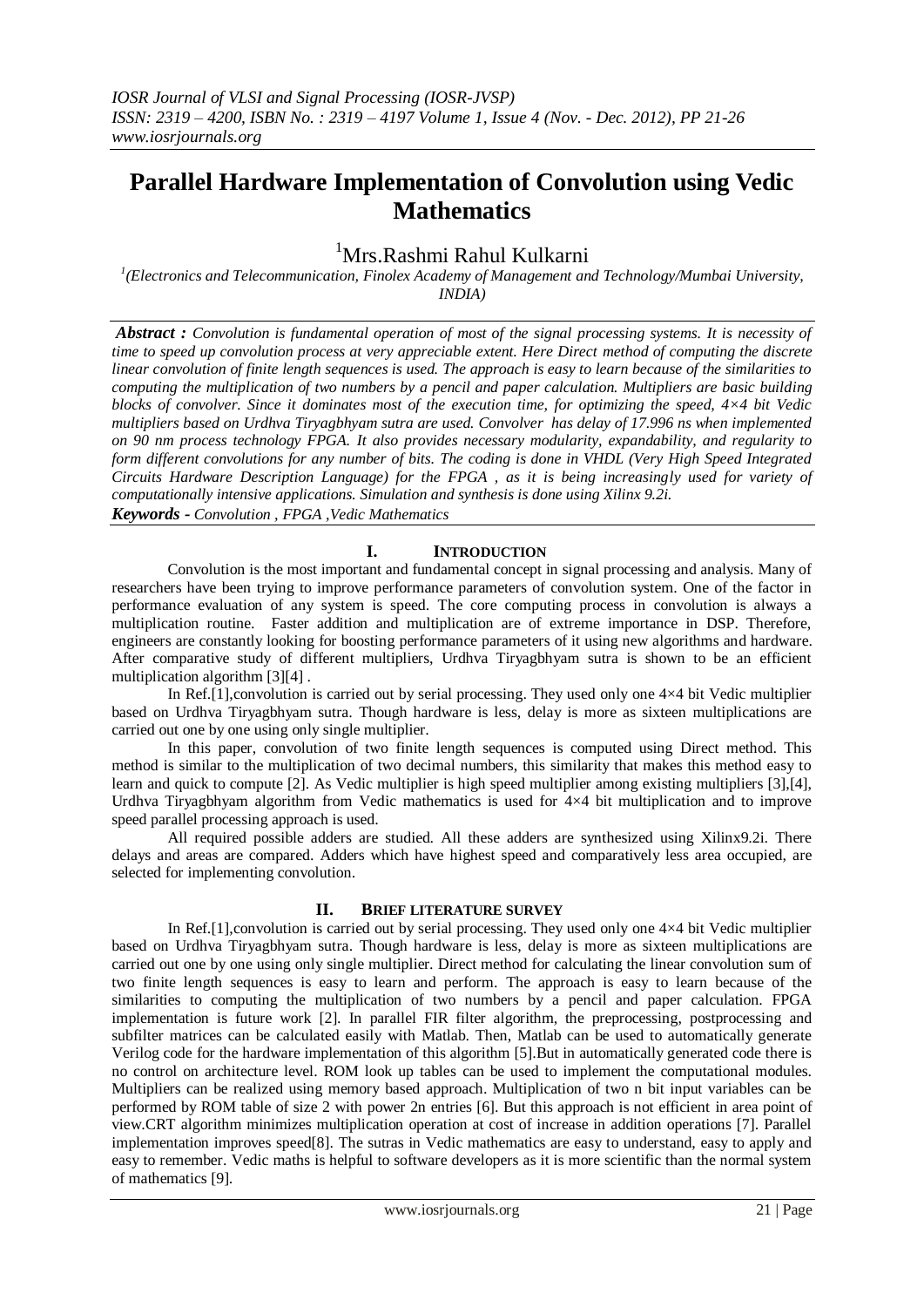#### **III. CONVOLUTION**

The behavior of a linear, time-invariant discrete-time system with input signal x[n] and output signal  $y[n]$  is described by the convolution sum .Standard equation for convolution ,if  $x[n]$  is an N point signal running from 0 to N-1, and h[n] is an M point signal running from 0 to M-1, the convolution of the two: y[n] = x[n] \* h[n], is an N+M-1 point signal running from 0 to N+M-2, given by;

$$
y[i] = \sum_{j=0}^{M-1} h[j] x[i-j] \tag{1}
$$

Equation(1) is called the convolution sum. It allows each point in the output signal to be calculated independently of all other points in the output signal. The index, *i*, determines which sample in the output signal is being calculated, and therefore corresponds to the left-right position of the convolution machine. Method used here to carry out discrete convolution is Direct method.

#### **3.1. Direct Method**

This method for discrete convolution is best introduced by a basic example. For this example, let f(n) equal the finite length sequence (10 11 9 8) and  $g(n)$  equal the finite length sequence (15 14 12 13). The linear convolution of f(n) and  $g(n)$  is  $y(n) = f(n) * g(n)$ . This can be solved by several methods, resulting in the sequence  $y(n) = \{150, 305, 419, 498, 363, 213, 104\}$ . This approach for calculating the convolution sum is set up like multiplication where the convolution of  $f(n)$  and  $g(n)$  is performed as shown in fig. 1.

|              |     |          | $g(n)$ :                                         |     | 15 14 12    |      | - 13  |  |
|--------------|-----|----------|--------------------------------------------------|-----|-------------|------|-------|--|
|              |     | $f(n)$ : |                                                  | 10  | 11          | 9    | 8     |  |
|              |     |          |                                                  | 120 | 112         | - 96 | 104   |  |
|              |     |          | 135                                              | 126 | 108         | 117  |       |  |
|              |     | 165      | 154                                              | 132 | 143         |      |       |  |
|              | 150 | 140      | 130                                              | 120 |             |      |       |  |
| $y[n] = 150$ |     | 305      | 419                                              |     | 498 363 213 |      | - 104 |  |
|              |     |          | $y[6]$ $y[5]$ $y[4]$ $y[3]$ $y[2]$ $y[1]$ $y[0]$ |     |             |      |       |  |
|              |     |          | <b>Figure 1.</b> Convolution by Direct Method    |     |             |      |       |  |

As seen in Fig.(1) computation of the convolution sum, the approach is similar to a pencil and paper multiplication calculation, except carries are not performed out of a column[2].

To get convolution of two sequences, where each sequence consist of 4 samples, sixteen partial products are calculated and afterwards they are added to get convolution sequence y[n]. In this paper, Partial products are calculated by using vedic multiplier based on Urdhva Tiryagbhyam algorithm. Here to minimize hardware, width of each input sample is restricted to 4 bit. Hence maximum possible input sample value would be (1111)<sub>2</sub> or (15)<sub>10</sub> or (F) <sub>h</sub>. Multiplier required is 4×4 bit. Each multiplier gives 8 bit long partial product. Convolution outputs  $y[6]$  and  $y[0]$  are direct Partial products. While  $y[5]$  obtained after addition of intermediate partial products ,like wise remaining outputs need to be obtained. For addition of required partial products different adders are designed and synthesized, fastest one is selected for implementation.

#### **IV. PROPOSED IMPLEMENTATION**

Let two discrete length sequences are  $x[n]$  and  $h[n]$ . Where  $x[n] = \{a3 \ a2 \ a1 \ a0 \}$  and  $h[n] = \{b3 \ b2 \}$ b1 b0 } are convolved. As each sample is four bit long ,each partial product is eight bit long e.g. a0b0, a3b0, a3b3 all are eight bit long.  $y[n] = x[n] * h[n]$ , in a way as mentioned above. Procedure is rearranged as shown in fig. 2.

|      | <b>Figure 2.</b> Convolution of $x[n]$ and $h[n]$ |       |                |      |         |         |    |
|------|---------------------------------------------------|-------|----------------|------|---------|---------|----|
| Y[n] | Y6                                                | Y5    | Y <sub>4</sub> | Y3   | Y2      | Y1      | Y0 |
|      | スミわる                                              | a2 b3 | a1b3           | BOB3 |         |         |    |
|      |                                                   | a3b2  | a2b2           | a1b2 | $= 0b2$ |         |    |
|      |                                                   |       | a3b1           | a2b1 | a1b1    | $a$ Ob1 |    |
|      |                                                   |       |                | a3b0 | a2b0    | 31b0    |    |
| h[n] |                                                   |       |                | ьз   | b2      | 'nТ     | ъo |
| x[n] |                                                   |       |                | a3   |         |         |    |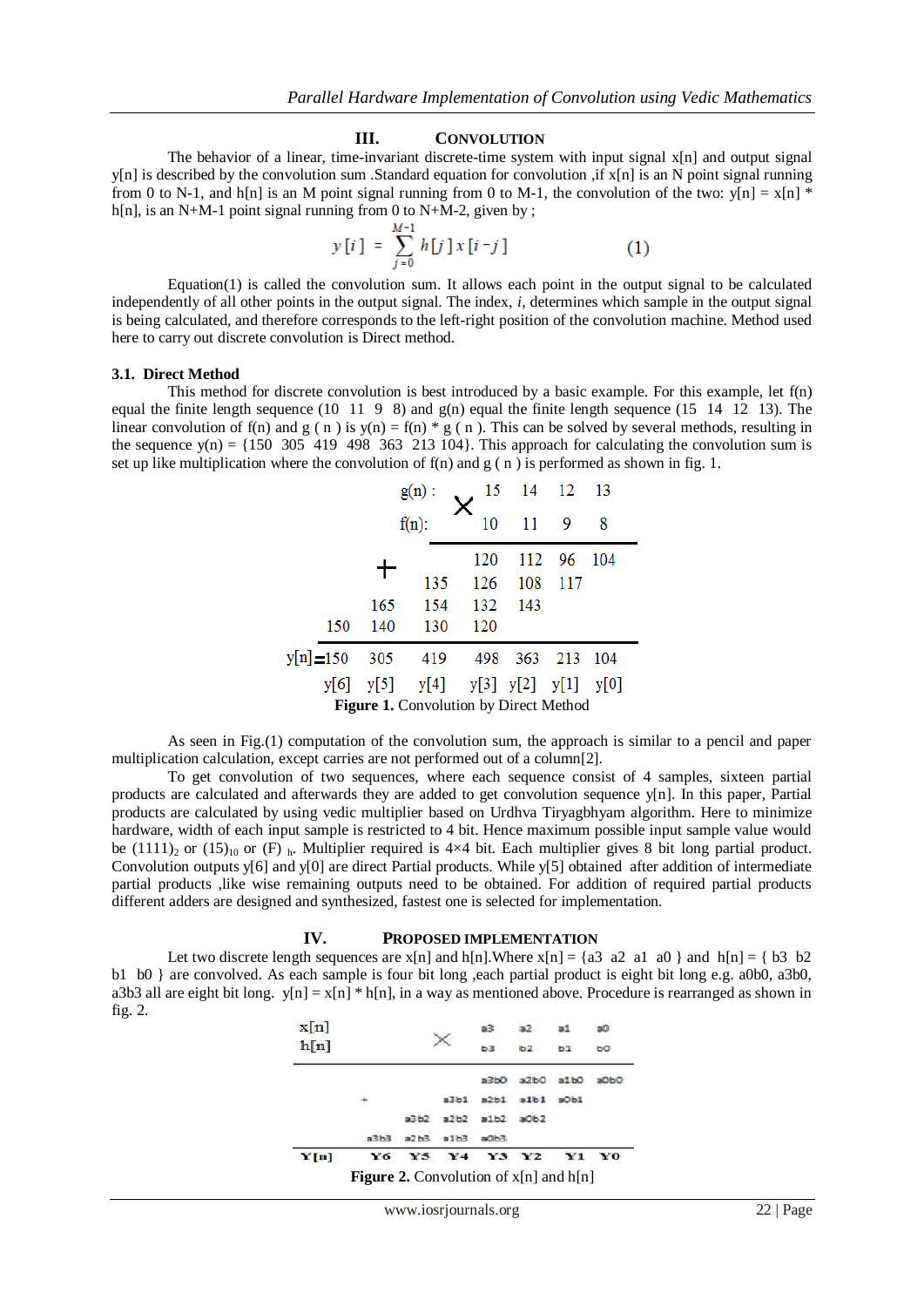$4 \times 4$  convolution is implemented in order to keep cost low. This can be extended for N  $\times$  N convolution.



**Figure 3.** Block Diagram for convolution

As shown in fig. 3., 4 bit long samples are applied to 4X4 bit vedic multipliers (V.M.). Output of each vedic multiplier is 8 bit long partial product. Vedic multiplier uses Urdhva Tiryagbhyam algorithm for multiplication. In parallel processing, to generate sixteen partial products, sixteen vedic multipliers are used to boost speed. To perform further operation of addition, all outputs are latched. To produce Y1 and Y5 carry look ahead adders (CLA) are used and to generate partial products Y2, Y3 and Y4 carry save adders with last stage of ripple carry adder (CSA- RCA) are used. Maximum possible length of Y0 and Y6 is 8 bit , while of Y1 and Y5 is 9 bit. Y2, Y3, Y4 are at the most 10 bit long. The design is built in VHDL and implemented on an FPGA.

#### **4.1. MULTIPLIER**

Multiplication was implemented generally with a sequence of additions. There exist many algorithms proposed to perform multiplication, each offering different advantages and having trade off in terms of delay, circuit complexity, area occupied on chip and power consumption. For multiplication algorithms performing in DSP applications, latency and throughput are two major concerns from delay perspective.

A system's performance is generally determined by the performance of the multiplier because the multiplier is generally the slowest element in the system. Selection of speedy multiplier leads to boosting speed of system.

## **4.2. VEDIC MULTIPLIER**

Vedic mathematics is part of four Vedas (books of wisdom). It is part of Sthapatya-Veda (book on civil engineering and architecture), which is an upa-veda (supplement) of Atharva Veda. It gives explanation of several mathematical terms including arithmetic, geometry (plane, co-ordinate), trigonometry, quadratic equations, factorization and even calculus.

His Holiness Jagadguru Shankaracharya Bharati Krishna Teerthaji Maharaja (1884-1960) comprised all this work together and gave its mathematical explanation while discussing it for various applications.

The work presented here, makes use of Vedic Mathematics. "Urdhva Tiryagbhyam Sutra" or "Vertically and Crosswise Algorithm" of Vedic mathematics for multiplication is used to develop digital multiplier architecture. This looks quite similar to the popular array multiplier architecture. This Sutra shows how to handle multiplication of a larger number (N x N, of N bits each) by breaking it into smaller numbers of size ( $N/2$  = n, say) and these smaller numbers can again be broken into smaller numbers ( $n/2$  each) till we reach multiplicand size of (2 x 2) .Thus, simplifying the whole multiplication process.

Let number  $1 = (10)_2$  and number  $2 = (10)_2$ , Their multiplication using Urdhva Tiryagbhyam is shown fig. 4.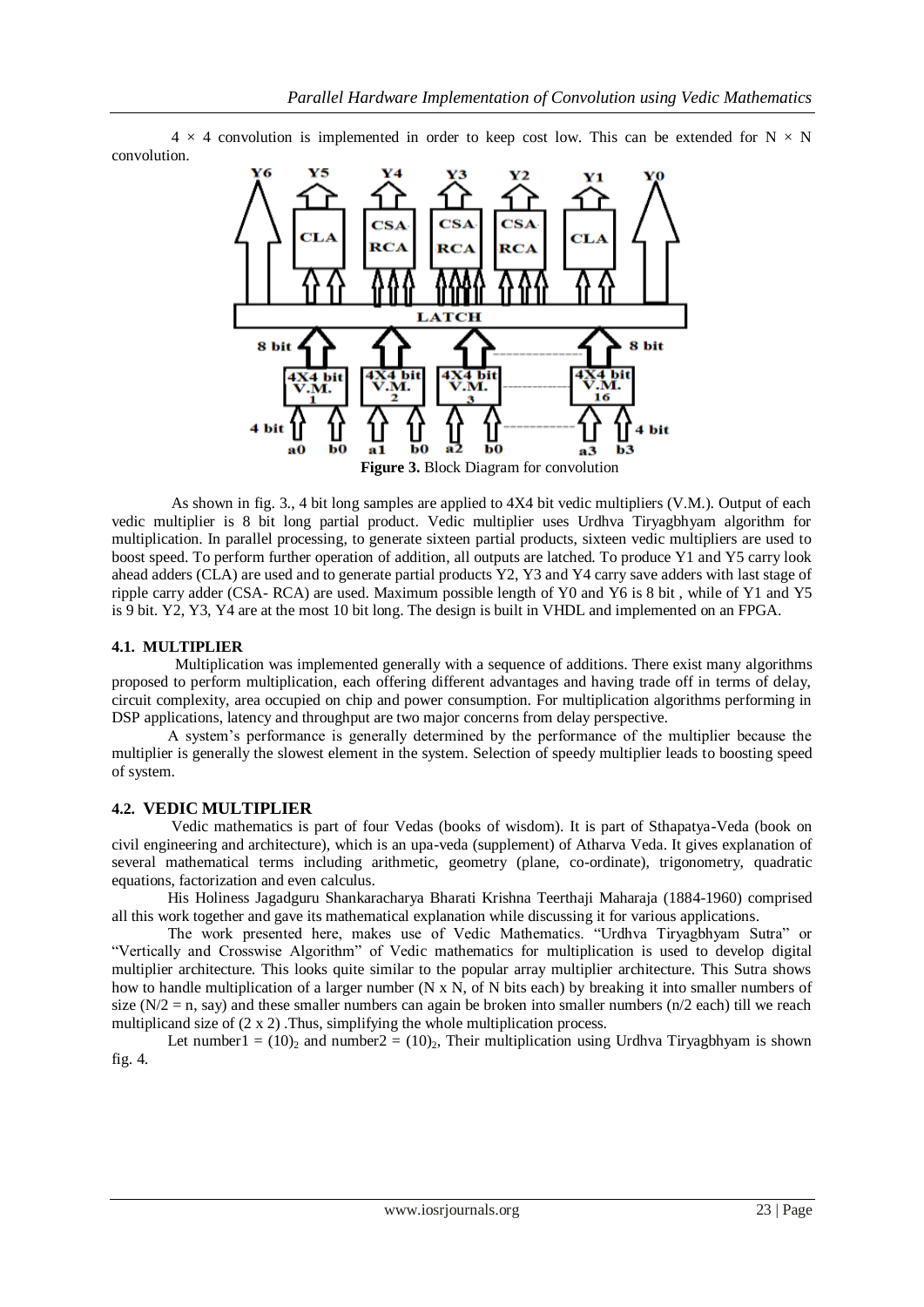

**Figure 4**. 2 X 2 bit multiplication using Urdhva Tiryagbhyam

4 X 4 bit multiplication can be achieved using 2 X 2 bit. Let Number1=  $a0 = (1101)_2$  and Number2= b0 =(1010)<sub>2</sub>. Split each number into two groups. a0 = {(g1=11)(g0=01)}, b0 = {(g3=10)(g2=10)}. Then stick diagram for this multiplication is as shown in fig. 5.



**Figure 6.** 4 X 4 bit multiplication by Urdhava Tiryagbhyam

4 X 4 bit multiplication carried out using 2 X 2 bit multiplication blocks is shown in fig. 6. All 2 X 2 bit multiplications are carried out simultaneously. Hence speed boosting is achieved.

## **4.3. SELECTION OF ADDERS**

Choice of speedy adder is done by implementing and comparing . Ripple carry adder(RCA) ,Carry look ahead adder(CLA), carry save adder with last stage built by ripple carry adder(CSA-RCA) and carry save adder with last stage built by carry look ahead adder(CSA-CLA) ,for family Spartan 3E.

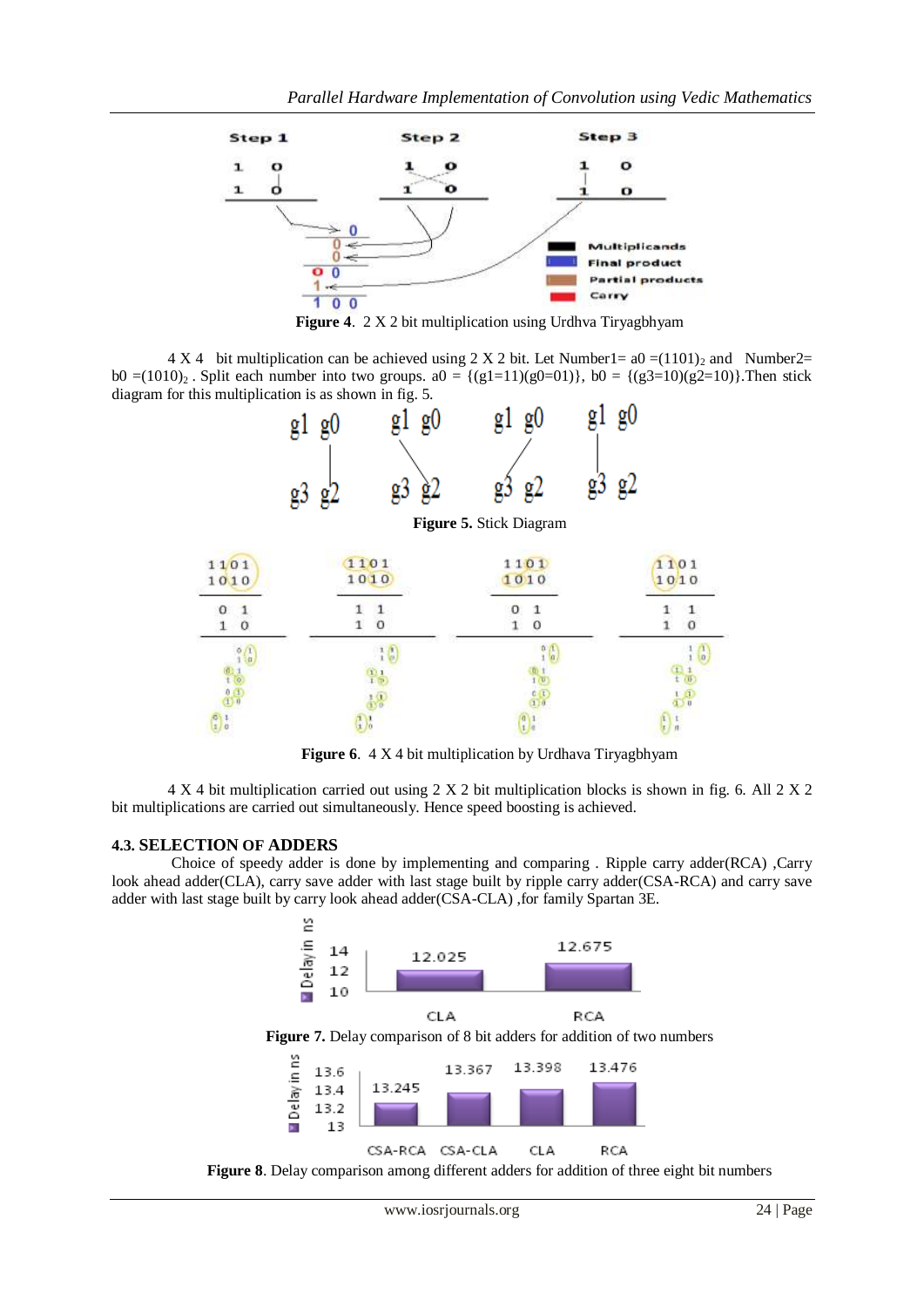

**Figure 9.** Delay comparison among different adders for addition of four eight bit numbers

As per results of comparisons ,for two 8 bit number's addition carry look ahead adder (CLA) is selected. For three and four ,8 bit number's addition carry save adder with last stage built by ripple carry adder is selected (CSA-RCA).

#### **V. DESIGN VERIFICATION**

Verification is carried out by ISE simulator. Simulator output is shown in figure 1. Following two input arrays with samples are used for verification:

First input array: [ a3 a2 a1 a0 ] :  $15_{10}(F)$  h  $14_{10}(E)$  h  $12_{10}(C)$  h  $13_{10}(D)$  h

Second input array: [b3 b2 b1 b0 ] :  $A_{10}(10)$  h  $B_{10}(11)$  h  $9_{10}(9)$  h  $8_{10}(8)$  h

Expected Convolved output : [conv6 conv5 conv4 conv3 conv2 conv1 conv0] : [96 131 199 1FC 16B D5 68]

| <b>Current Simulatio</b><br><b>Time: 1000 ns</b> |                   | 18084 188 192 1962 |
|--------------------------------------------------|-------------------|--------------------|
| $\equiv$ $\sqrt{\sum}$ a3[3:0]                   | 4'hF              | $4$ 'hF            |
| 田 み a2[3:0]                                      | $4$ 'hE           | 4'hE               |
| ⊞ 2 a1[3:0]                                      | 4'hC              | 4'hC               |
| 田 み a0[3:0]                                      | 4'hD              | 4'hD               |
| ⊞ o b3[3:0]                                      | $4$ hA            | 4 <sup>n</sup> A   |
| 田 み b2[3:0]                                      | 4'hB              | 4'hB               |
| ⊞ 2 b1[3:0]                                      | 4 <sup>th</sup> 9 | 4'h9               |
| ⊞ & b0[3:0]                                      | 4 <sup>th8</sup>  | 4 <sup>th</sup> 8  |
| ⊞ & conv6[7:0]                                   | 8'h96             | 8'h96              |
| ⊞ ok conv5[8:0]                                  | 9'h131            | 9'h131             |
| 田 み conv4[9:0]                                   | 10'h199           | 10'h199            |
| 田 ox conv3[9:0]                                  | 10'h1FC           | 10'h1FC            |
| ⊞ & conv2[9:0]                                   | 10'h16B           | 10'h16B            |
| <b>El &amp; conv1[8:0]</b>                       | 9'h0D5            | 9'h0D5             |
| ⊞ & conv0[7:0]                                   | 8'h68             | 8 <sup>th68</sup>  |

**Figure 10**. Simulation results of convolver using Vedic mathematics

#### **VI. EVALUATION OF PROPOSED DESIGN**

Table 1.and fig.11. shows delay improvement of proposed circuit over the circuit implemented in [1].Functionality is tested using Spartan 3E device family(90 nm process technology) with speed grade -5.

**TABLE I.**